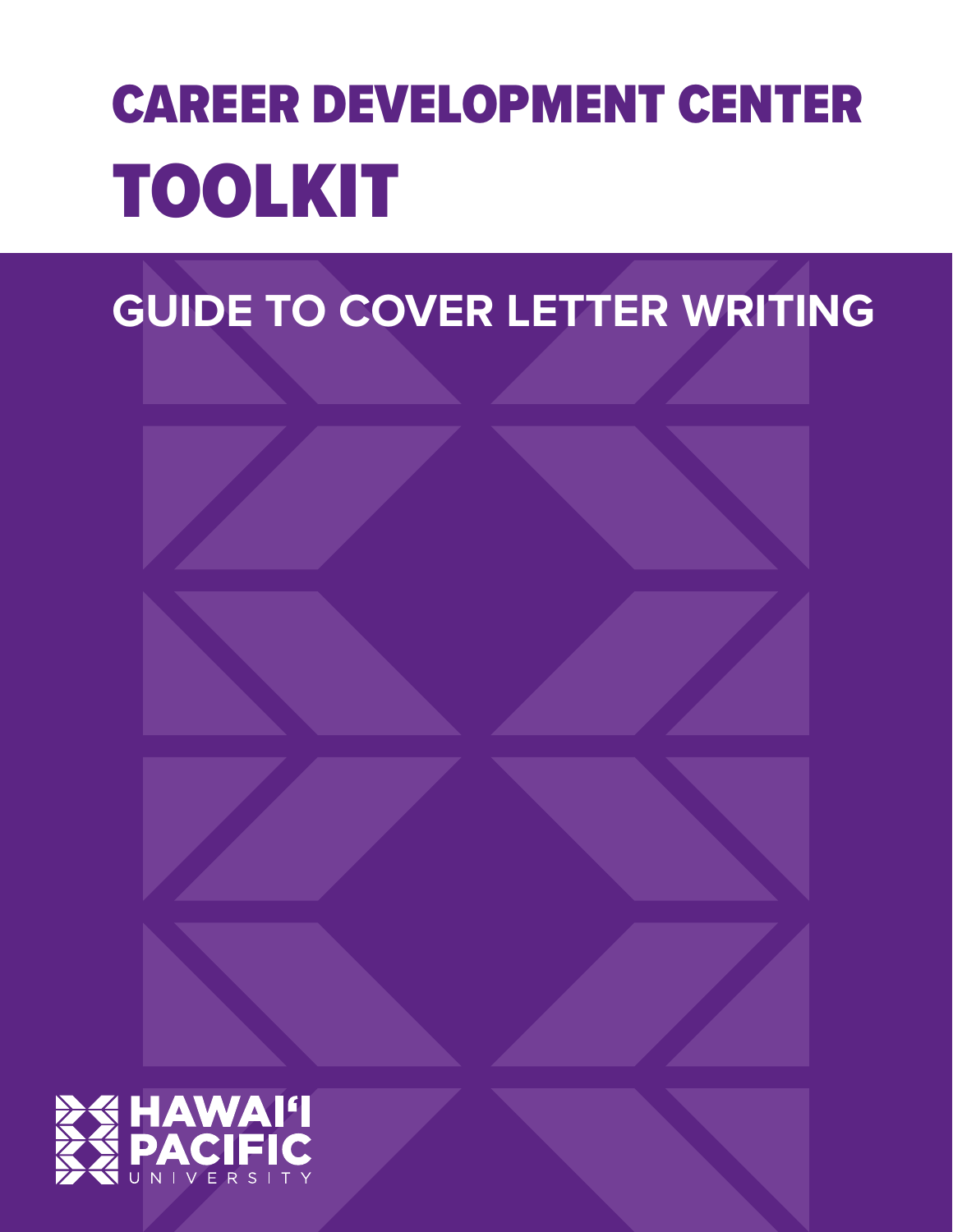## GUIDE TO COVER LETTER WRITING

Writing your cover letter in a job search is a challenging but critical step. It is NOT just a formality in the process. Like your résumé, the cover letter is an essential marketing tool that plays an important part in your job search strategy. A cover letter is a tailored and specific professional memo which will tell the reader why you want to work for their company, and serves as an introduction to your potential employer.

## **WHAT IS AN EFFECTIVE COVER LETTER?**

An effective cover letter is personalized and will entice your potential employer to read your résumé. A new cover letter should be created for each position and company. Create a positive impact by conducting research on your "audience," which will enable employers to view your written communication skills – a very important skill in the job market.

## **WHAT SHOULD YOU KNOW BEFORE WRITING A COVER LETTER?**

Generic (and impersonal) cover letters don't work. Be sure that your cover letter reflects what is appropriate for your audience, objectives, and the job requirements. It should be able to quickly tell the employer:

- Why you are applying
- What skills, experiences, or education you have that relate to their needs
- How the company will benefit from hiring you
- Why you've chosen this particular company

## **COVER LETTER DETAILS**

- Research the company and position you are applying for.
- Find out who to address the cover letter to it MUST be addressed to a specific individual, with his or her correct title and business address.
- Make the content of your letter powerful. It must convince the employer to interview you.
- Drop a name if you have a contact at the company, with permission, mention him or her in your letter.
- Your Cover Letter should be designed to be work-centered and employer-centered, NOT self-centered.
- Avoid flattery and DO NOT state the obvious ("Queen's Medical Center provides care for the ill.")
- Be honest, and be able to back up your claims with evidence and specific examples from your education or experience.
- Keep it brief it should be no longer than one page.
- Be positive and forthright avoid negatives ("Although I cannot…", or "Unfortunately….")
- Avoid beginning too many sentences with "I".
- Your grammar, spelling and punctuation MUST be accurate have others proofread it for you.
- You MUST sign your cover letter:
	- Hard Copy Sign the original document.
	- Soft Copy Scan your signature and insert it where you would sign, OR print a hard copy, sign it, and scan the entire document with your signature on it.

## **SENDING YOUR COVER LETTER**

- Via post mail send it in an envelope that will not require you to fold your document(s).
- Via e-mail or online save it as a PDF version and submit or upload your cover letter.

## **THE MOST IMPORTANT DETAIL**

PROOFREAD! Your cover letter should be free of typos or grammatical errors. Your cover letter is a professional writing sample of what you will produce for the company.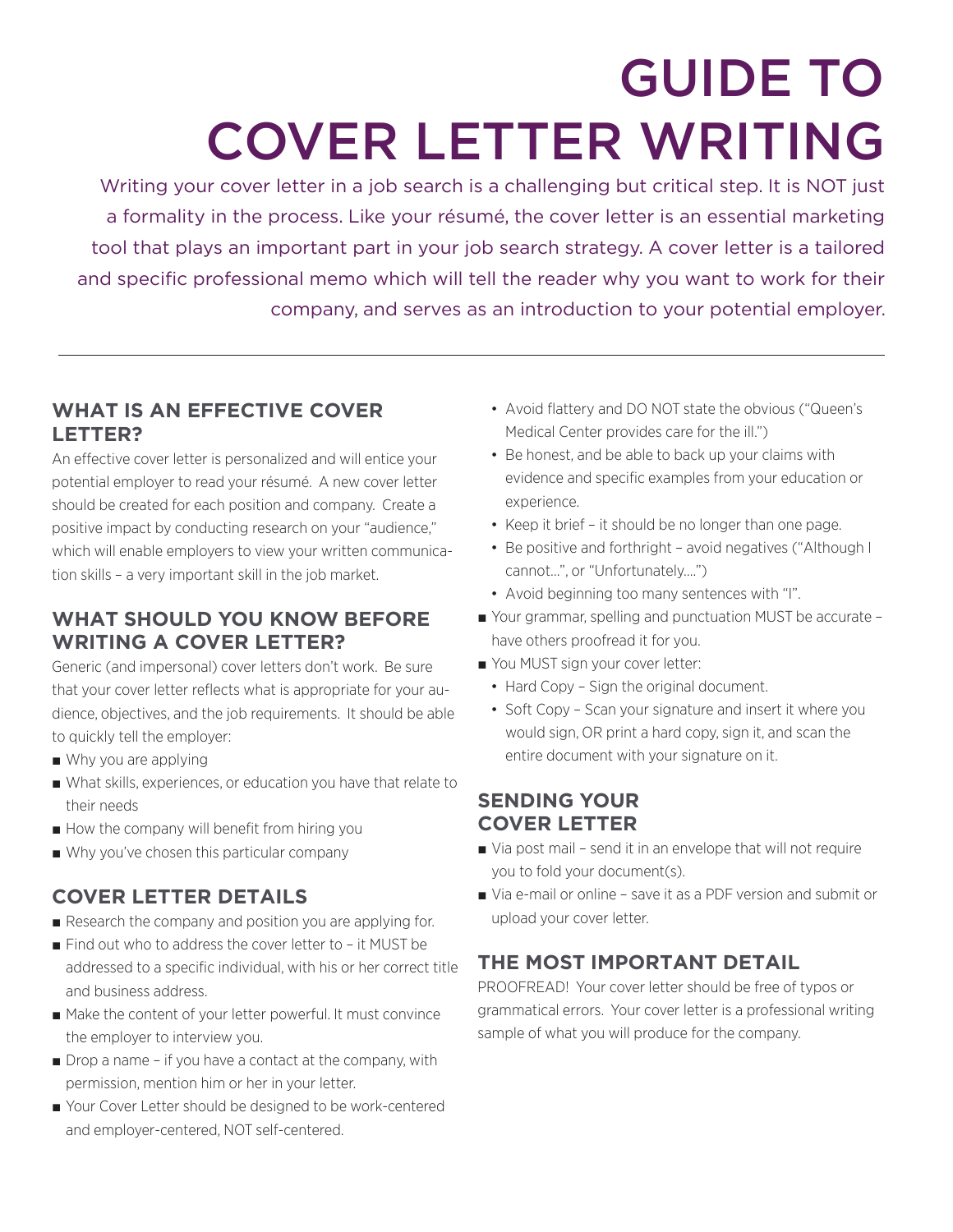## ■ **GENERAL OUTLINE FOR A COVER LETTER**

#### OPENING PARAGRAPH

- Who you are
- What you are seeking
- Why you are writing
- When and where you learned about the position

#### MIDDLE PARAGRAPH(S):

- MORE INFO ON YOU:
- Skills
- Interests
- Abilities

### $\cdot$  Etc.

- PERSONALIZED:
- Why this company?
- Why will you be a good fit?

#### CLOSING PARAGRAPH:

- Thank you
- ASK for the interview
- Provide your contact info

### NOTE:

Format should have at least 1" margin all around.

Applicant's Street Address City, State Zip Code

¶ ¶

 $\blacksquare$ 

¶

Date of Letter (Month, day, 20<sup>)</sup>

¶ Employer's Name Title Department Company Name Company Street Address City, State Zip Code  $\blacksquare$ 

Dear Mr./Mrs./Ms./Dr.

**OPENING PARAGRAPH:** State why you are writing, name the position or type of work for which you are applying, and mention how you heard about the job opening or the company. Underline titles of newspapers or professional journals. Mention a contact person at the organization if appropriate.

**MIDDLE PARAGRAPH(S):** Explain why you are interested in working for this particular employer and specify your reasons for seeking this type of employment. Outline your strongest qualifications that match the position requirements. As much as possible, provide evidence of your related experience and accomplishments, but do not repeat exactly what is on your résumé. Convince the employer that you have the personal qualities and motivation to perform well in the position. Be personable and enthusiastic. Make the employer want to read your résumé. If you are not available for immediate employment, say so. ("I will graduate in May 2017, and will be available for full-time employment as of June 2017.")

**CLOSING PARAGRAPH(S):** You may refer the reader to your enclosed résumé which gives a summary of your qualifications. Have an appropriate closing to pave the way for the interview by indicating the action or steps you will take to initiate an interview date. Include a current telephone number where you can be contacted. Express appreciation to the reader for his or her time and consideration.

¶  $\blacksquare$ 

Sincerely,

*Your Written Signature* (Don't forget to sign!)

Your name as it will be signed

Enclosure (This means that you have additional attached documents – your résumé)